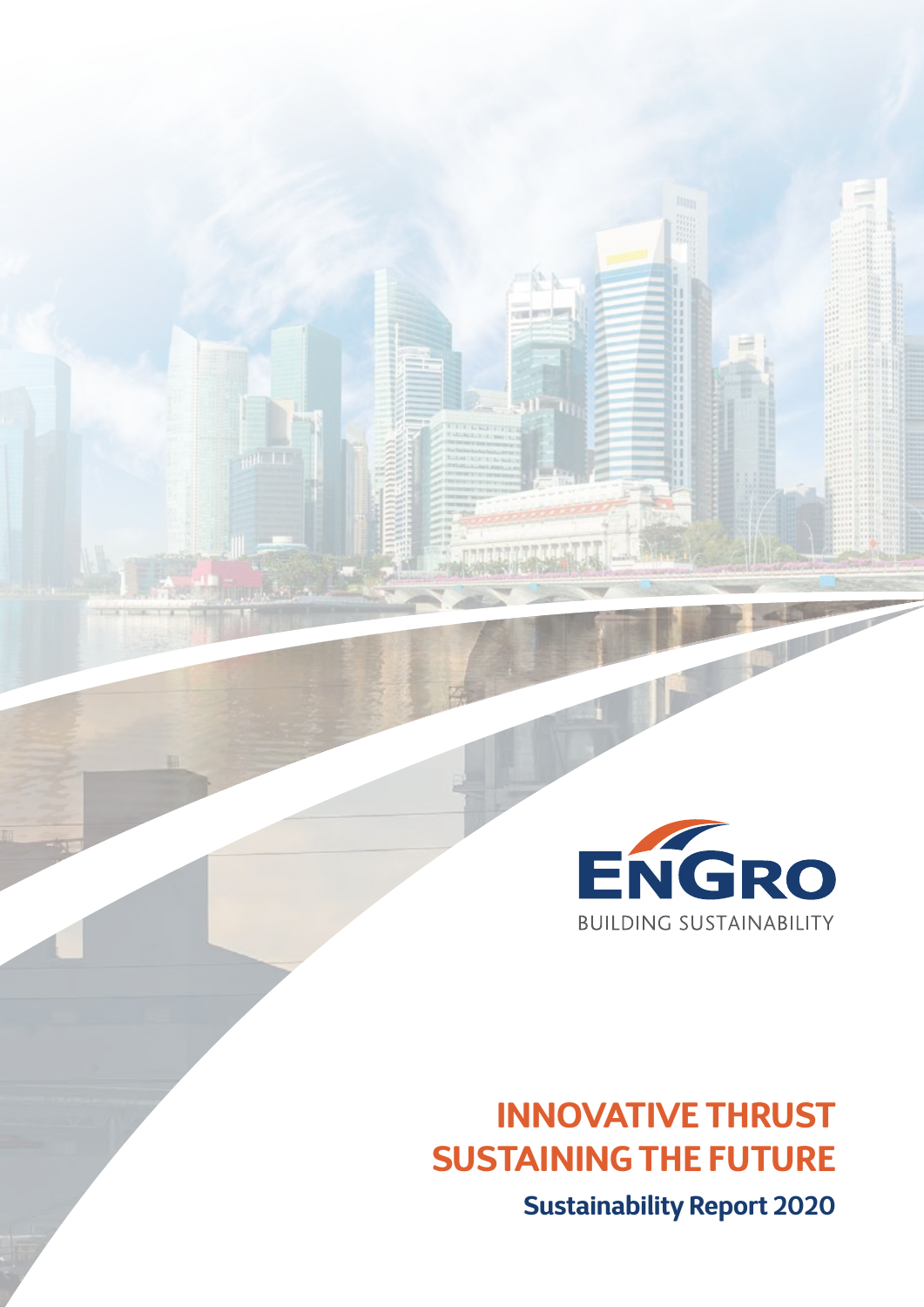## **OUR CORE VALUES**

### 和顺 **HARMONY**

诚信 **TRUST**

### 卓越 **EXCELLENCE**



iii.

**DIE ALGUNS** 

**The IMAGE** 

TD)

順

m

IH

m

We adopt a balanced approach in everything we do

We uphold integrity in everything we do

We go the extra mile to achieve breakthrough in innovation

We work together with all stakeholders to achieve mutually beneficial goals

ögn út

**THEFT** 

**IN HITT** 

**HALL FIRE** 

**SHAM** 

BID

膃

**ITITT** 

mm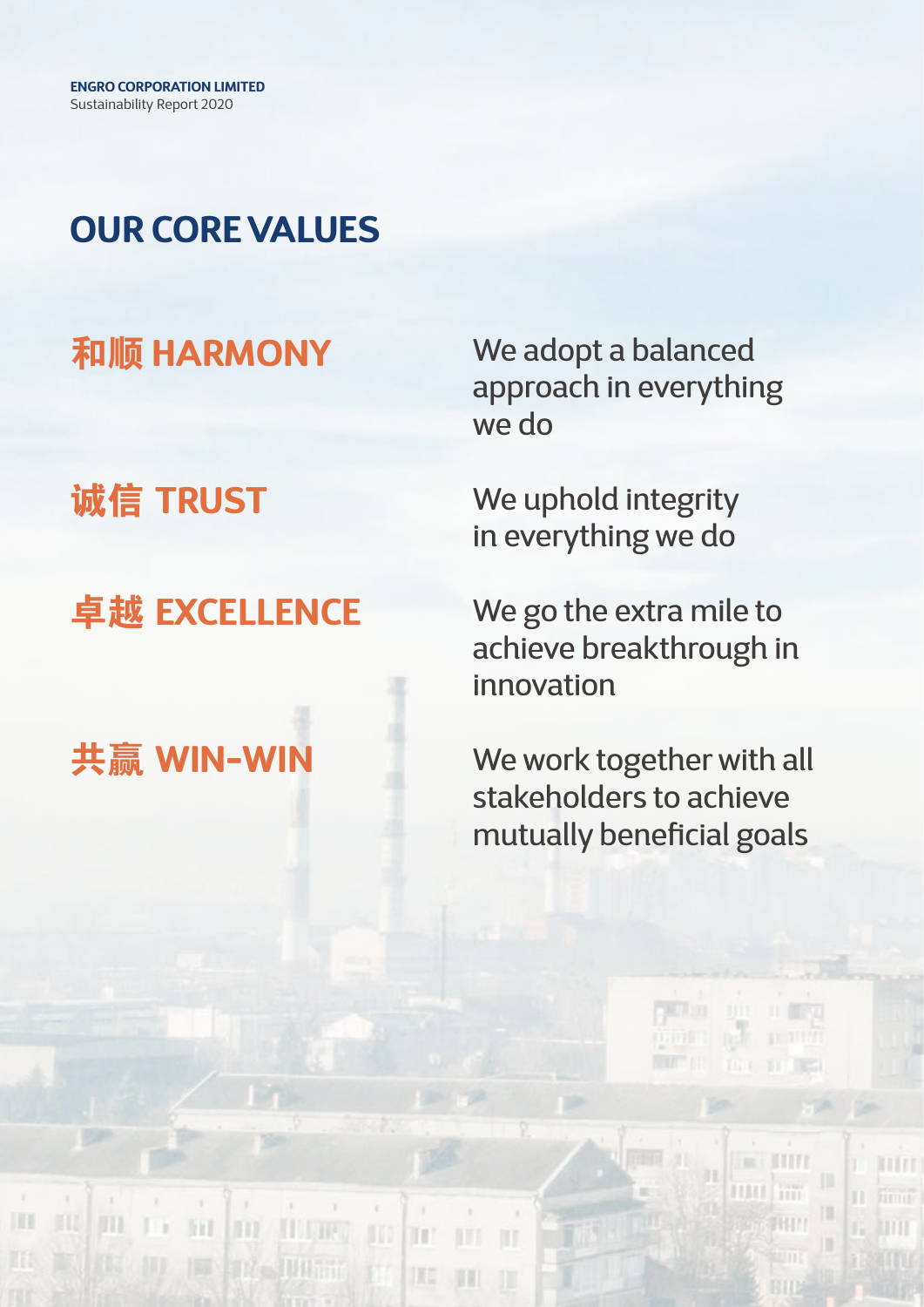**CONTRACTOR** 

### **CONTENTS**

- **ABOUT ENGRO 02**
- **BOARD STATEMENT 03**
- **ABOUT THE REPORT 04**
- **04 SUSTAINABILITY GOVERNANCE**
- **05 STAKEHOLDER ENGAGEMENT**
- **MATERIALITY ASSESSMENT 06**
- **SUSTAINABILITY FOCUS AREAS 08**
	- **Our Business 08**
	- 11 Our People
	- **Our Environment 14**
- **16 OUR SOCIAL CONTRIBUTION**
- **16 OUR RESPONSE DURING COVID-19**

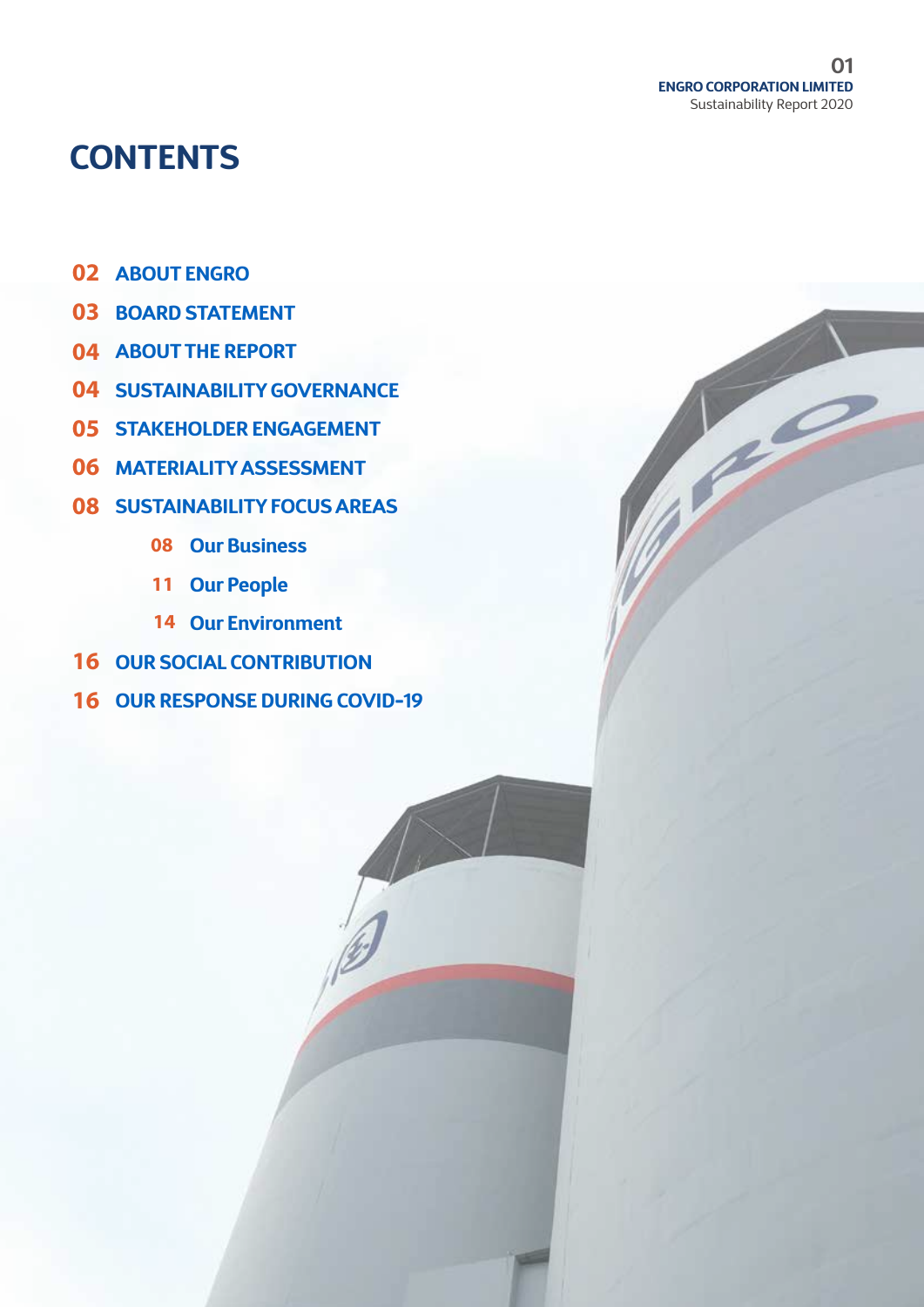### **ABOUT ENGRO**

#### *OUR VISION*

*To be the preferred integral partner of innovation and sustainable material solutions.*

### *OUR MISSION*

*To provide integrated material solutions that are value-adding, sustainable and cost-effective.*

EnGro was incorporated on 27 November 1973 under the name SsangYong Cement (S) Pte. Ltd., and later converted into a public limited company on 31 May 1983 and assumed the name SsangYong Cement (S) Ltd.

In 1976, the Company started off with manufacturing OPC but from 2003 onwards, it ceased production of OPC and offered high performance blended cement, Ready-Mix Concrete (RMC), low carbon Ground Granulated Blast-furnace Slag (GGBS), microfine cement and other innovative construction materials.

In 2002, the Company marked the beginning of a new chapter as it witnessed the end of the Singapore-Korea partnership over the Company's 30-year history.

In 2005, the Company changed its name to EnGro Corporation Limited with a new logo that reflects its vision of growth in North Asia and growth through strategic partnerships. The striking blue and orange curves symbolise EnGro and its partners. The curve design of the logo simulates the hemisphere of a globe reflecting EnGro's determination to expand globally.

Over the years, EnGro diversified its business by investing in specialty polymer, venture capital activity focusing on info-com, property developments as well as food and beverage.

The "Building Sustainability" corporate tagline reflects EnGro's commitment towards promoting green and achieving the triple bottom-line equilibrium of PEOPLE - PLANET - PROFIT.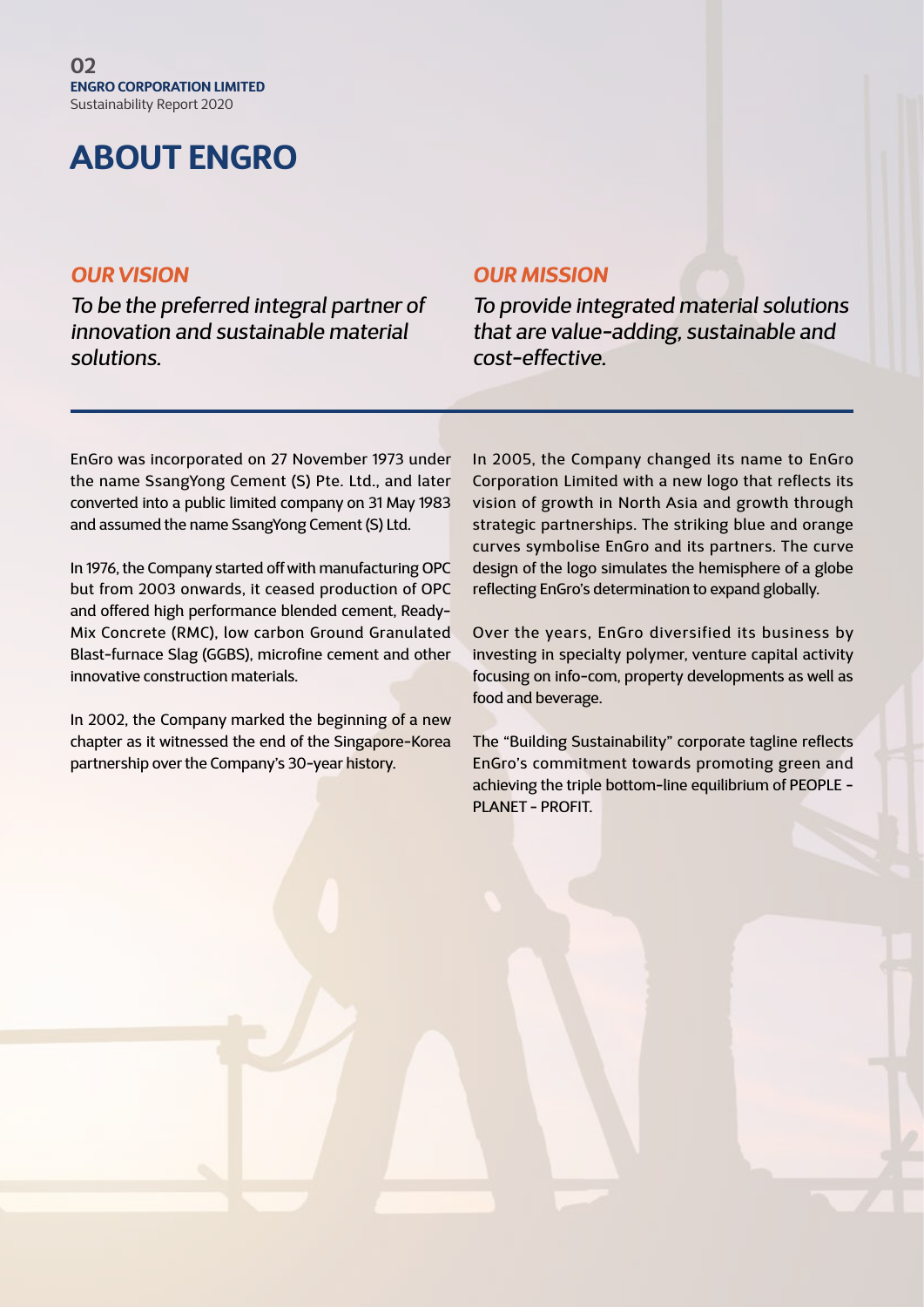### **BOARD STATEMENT**



The Board of EnGro Corporation Limited ("EnGro", or "the Company" and together with its subsidiaries "the Group") is pleased to present its fourth Sustainability Report (the "Report"), which discusses the developments and progress of our sustainability journey in FY2020. The company affirms that it provides strategic direction to the Group and specifically considers sustainability issues as part of its strategic formulation.

The Board acknowledges its responsibility for the Group's sustainability reporting and believes that the following report provides a reasonable and transparent presentation of the Group's strategy and Environmental, Social and Governance (ESG) performance. The Board has assigned the responsibility for monitoring and overseeing the Company's sustainability efforts to the Sustainability Committee (the "Committee"). The Committee comprises senior executives from major functions who provide the direction for reporting. It reviews, assesses and determines the sustainability

context, material topics, scope, boundary, and prioritisation of issues included in the Report. It considers formal and informal feedback from both internal and external stakeholders throughout the year to determine the material issues in the report. The Committee is supported by a cross-functional team that gathers and verifies the data.

In preparing the Report, we continue to focus on communicating value creation through our ESG strategies. The Report covers the ESG performance of business divisions and subsidiaries of EnGro in Singapore and Malaysia over the reporting period. Information has been extracted from primary internal records to ensure accuracy and presented using internationally accepted measurement units.

With Green embedded deep in the Group's culture, the Group strives to achieve a Win-Win-Win outcome to benefit all stakeholders.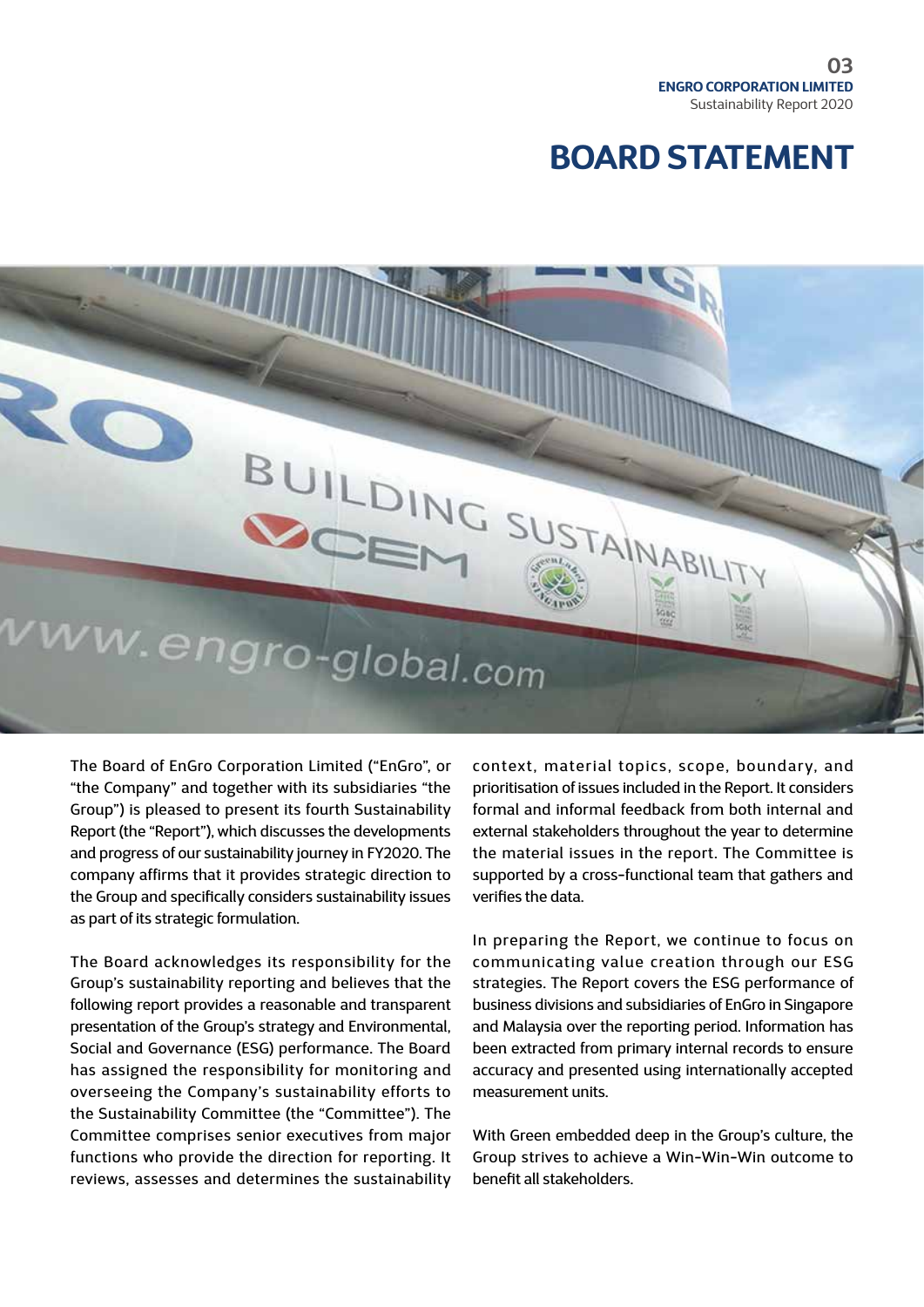### **ABOUT THE REPORT**

EnGro's Sustainability Report 2020 has been prepared with reference to the Global Reporting Initiative ("GRI") Standard and is guided by the SGX-ST Sustainability Reporting Guidelines (Practice Note 7.6). Unless specified otherwise, this Report covers our ESG performance and initiatives for the period of 1 January 2020 to 31 December 2020. This Report covers EnGro's operations in Singapore and Malaysia as well as our three primary building materials and specialty polymer brands:

- 1. EnGro and Top-Mix for our integral cement and Ready-Mix Concrete (RMC) business and products;
- 2. VCEM<sup>1</sup> for our Specialty Cement business and product, and;
- 3. R&P for our Specialty Polymer business and products.

EnGro has not sought external independent assurance for the information disclosed in this Report. However, we will where necessary consider seeking external assurance for future reports.

We publish our Sustainability Report annually and our previous reports are available on EnGro Corporation Limited's website (https://engro-global.com/sustainabilityreport/). Should you have any comments or suggestions relating to this Report, please contact us at ir@engroglobal.com

*<sup>1</sup> EnGro's Ground Granulated Blastfurnace Slag (GGBS) product is sold under the VCEM brand name. VCEM is an abbreviation of the following traits of the product: Value-Add, Cost-Effective, Eco-Friendly, Material for the 21st Century*

### **SUSTAINABILITY GOVERNANCE**

EnGro upholds the highest standard in governance and ethical conduct. We comply with the Code of Corporate Governance 2018 as required by the listing rules of the Singapore Exchange. Please refer to Page 29 of our Annual Report 2020 for the details of EnGro's Corporate Governance. EnGro's Sustainability Committee consists of representatives from various departments of the corporate headquarters. Under the guidance of the Board, the Committee is responsible for integrating sustainability principles and policies throughout the business.

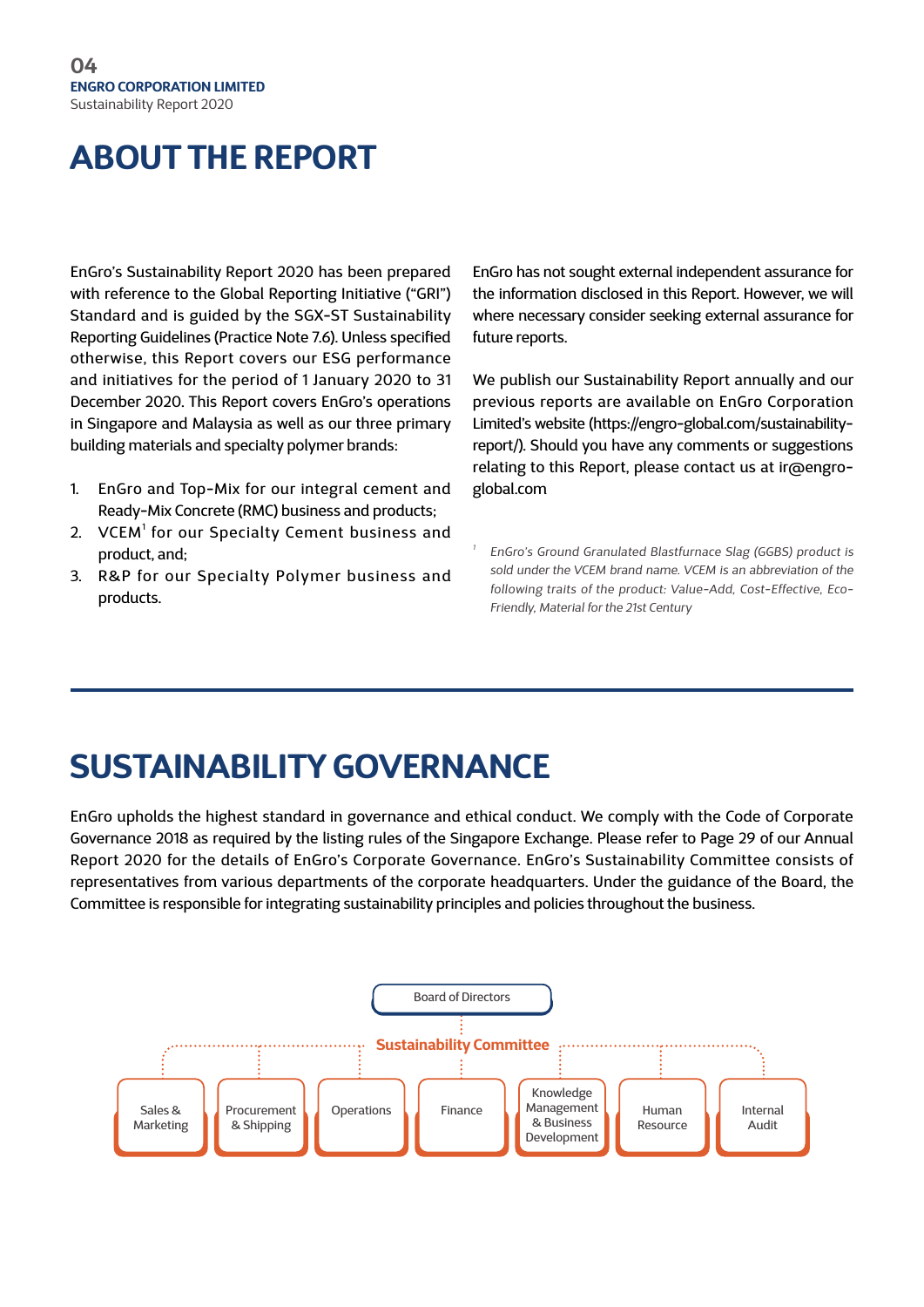### **STAKEHOLDER ENGAGEMENT**

EnGro engages its key stakeholders regularly through various means effective for each stakeholder group. The Company believes this process is important for the company to identify new opportunities and to manage risk associated with each stakeholder group. Below is a summary of EnGro's approach to each stakeholder group, as well as the key areas of concern identified.

| <b>Key stakeholders</b>                 | <b>Mode of Engagement</b>                                                                                                        | <b>Areas of concern</b>                                                                                                                                                                                        |
|-----------------------------------------|----------------------------------------------------------------------------------------------------------------------------------|----------------------------------------------------------------------------------------------------------------------------------------------------------------------------------------------------------------|
| <b>Shareholders</b>                     | <b>Annual General Meeting (AGM)</b><br>$\bullet$<br><b>Annual Reports, Sustainability</b><br><b>Reports</b><br>Corporate website | Information disclosure<br>$\bullet$<br>Redistribution of profits<br>$\bullet$                                                                                                                                  |
| <b>Suppliers</b>                        | Emails<br><b>Meetings</b>                                                                                                        | <b>Timeliness of payments</b><br>$\bullet$<br>Equal and fair business relationships<br>$\bullet$<br>Safe working environment                                                                                   |
| <b>Customers</b>                        | Emails<br><b>Meetings</b>                                                                                                        | Stable supply of products<br>$\bullet$<br>High value-added products<br>$\bullet$<br><b>Environmentally friendly products</b><br>$\bullet$<br>Product safety and quality<br>$\bullet$<br>Response to complaints |
| <b>Employees</b>                        | Management-Employee<br>meetings<br>Performance appraisals                                                                        | Training and development<br>$\bullet$<br>Safe working environment<br><b>Welfare and benefits</b><br>$\bullet$                                                                                                  |
| Regulators<br>/ Industry<br>Association | <b>Meetings</b><br>Industry events and seminars                                                                                  | Compliance with rules and regulations<br>$\bullet$<br>Understand industry developments<br>$\bullet$                                                                                                            |
| Community                               | Corporate website<br>Charitable contributions                                                                                    | Environmental impact of the business<br>$\bullet$<br>Job creation for the local community<br>$\bullet$                                                                                                         |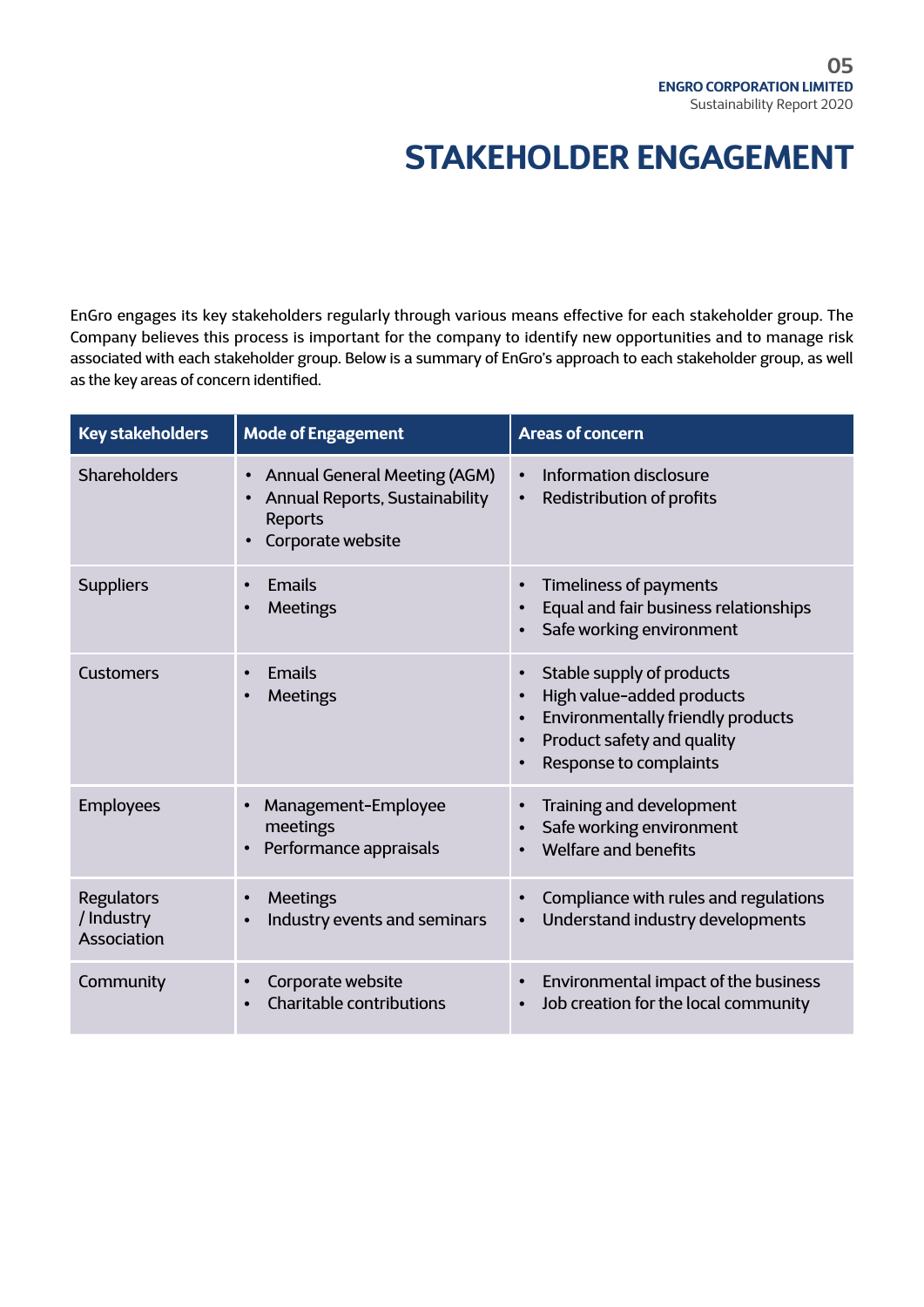### **MATERIALITY ASSESSMENT**

In FY2020, EnGro's Sustainability Committee reviewed the material topics and assessed its relevance to the Group's operations and business. The top material topics identified from our previous materiality workshop in 2019 remain relevant and we have continued to report on our performance of these material topics through the use of applicable GRI Standards. To help us in charting our sustainability action plan, our top priority material topics have been grouped under three main Sustainability Focus Areas. We have also expanded on our reporting this year to include additional information on employee management, as well as on our energy use and emissions. These additional material topics are identified by the \* in the table below.

| <b>Sustainability Focus Areas</b>                       | <b>Material Topics</b>                                                                                                                                      | <b>Relevant GRI Disclosures Covered in</b><br>our Sustainability Report                                |  |  |  |
|---------------------------------------------------------|-------------------------------------------------------------------------------------------------------------------------------------------------------------|--------------------------------------------------------------------------------------------------------|--|--|--|
| <b>Our Business</b>                                     | <b>Ethical Business Conduct and Compliance</b><br>Enterprise risk management<br>Regulatory compliance<br><b>Ethical business conduct</b>                    | GRI 205-3 Anti-Corruption<br>GRI 307-1 Environmental Compliance<br>GRI 419-1 Socio-economic Compliance |  |  |  |
| Doing our business with<br>integrity                    | <b>Business Excellence</b><br>Economic Performance<br><b>Product/Service Quality</b><br><b>Customer Health &amp; Safety</b><br><b>Customer Satisfaction</b> | <b>GRI 201-1 Economic Performance</b>                                                                  |  |  |  |
| <b>Our People</b><br>Caring for the people we           | Employment Practices*                                                                                                                                       | GRI 401-1, 401-2 Employment<br>GRI 404-1 Training & Education                                          |  |  |  |
| work with                                               | Health and Safety of Employees                                                                                                                              | GRI 403-9 Occupational Health &<br>Safety                                                              |  |  |  |
| <b>Our Environment</b><br>Protecting the<br>Environment | Energy and Emissions*                                                                                                                                       | GRI 302-1 Energy<br>GRI 305-1, 305-2 Emissions                                                         |  |  |  |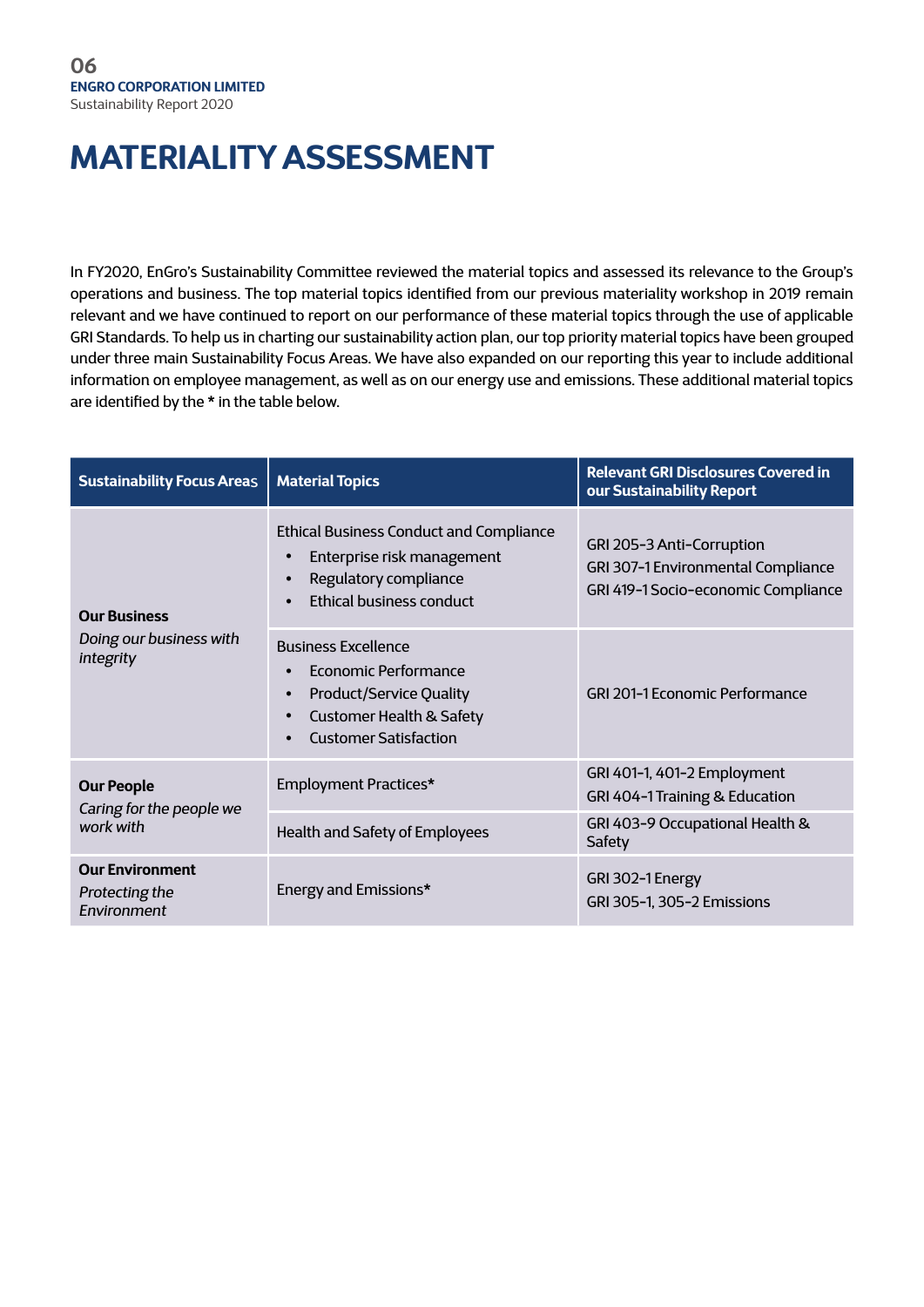### **MATERIALITY ASSESSMENT**

#### **MATERIALITY MATRIX**



Importance to internal stakeholders

Our material topics as identified from a materiality workshop in 2019, sorted according to level of importance

| <b>Top Priority</b> |                                   | <b>Medium Priority</b> |                                        |     | <b>Less Priority</b>                                       |  |  |
|---------------------|-----------------------------------|------------------------|----------------------------------------|-----|------------------------------------------------------------|--|--|
| S/N                 | <b>Sustainability Issue</b>       | S/N                    | <b>Sustainability Issue</b>            | S/N | <b>Sustainability Issue</b>                                |  |  |
| 19                  | Economic performance              | 1                      | Waste management and recycling         | 4   | Other atmospheric emissions                                |  |  |
| 23                  | Regulatory compliance             | 6                      | Water management                       | 10  | Career advancement                                         |  |  |
| $\overline{2}$      | Environmental compliance          | 7                      | <b>Employment practices</b>            | 18  | Stakeholder engagement                                     |  |  |
| 11                  | Product/Service quality           | $12 \overline{ }$      | Security of information                | 17  | Driving economic development<br>(Indirect economic impact) |  |  |
| 20                  | Enterprise risk management        | 5                      | Use of sustainable materials           |     |                                                            |  |  |
| 9                   | Occupational health and<br>safety | 8                      | Human rights                           |     |                                                            |  |  |
| 14                  | Customer health and safety        | 13                     | Clear product labelling                |     |                                                            |  |  |
| 22                  | Ethical business conduct          | 21                     | Responsible supply chain<br>management |     |                                                            |  |  |
| 15                  | <b>Customer satisfaction</b>      | 3                      | Energy and carbon footprint            |     |                                                            |  |  |
|                     |                                   | 16                     | Community Investment                   |     |                                                            |  |  |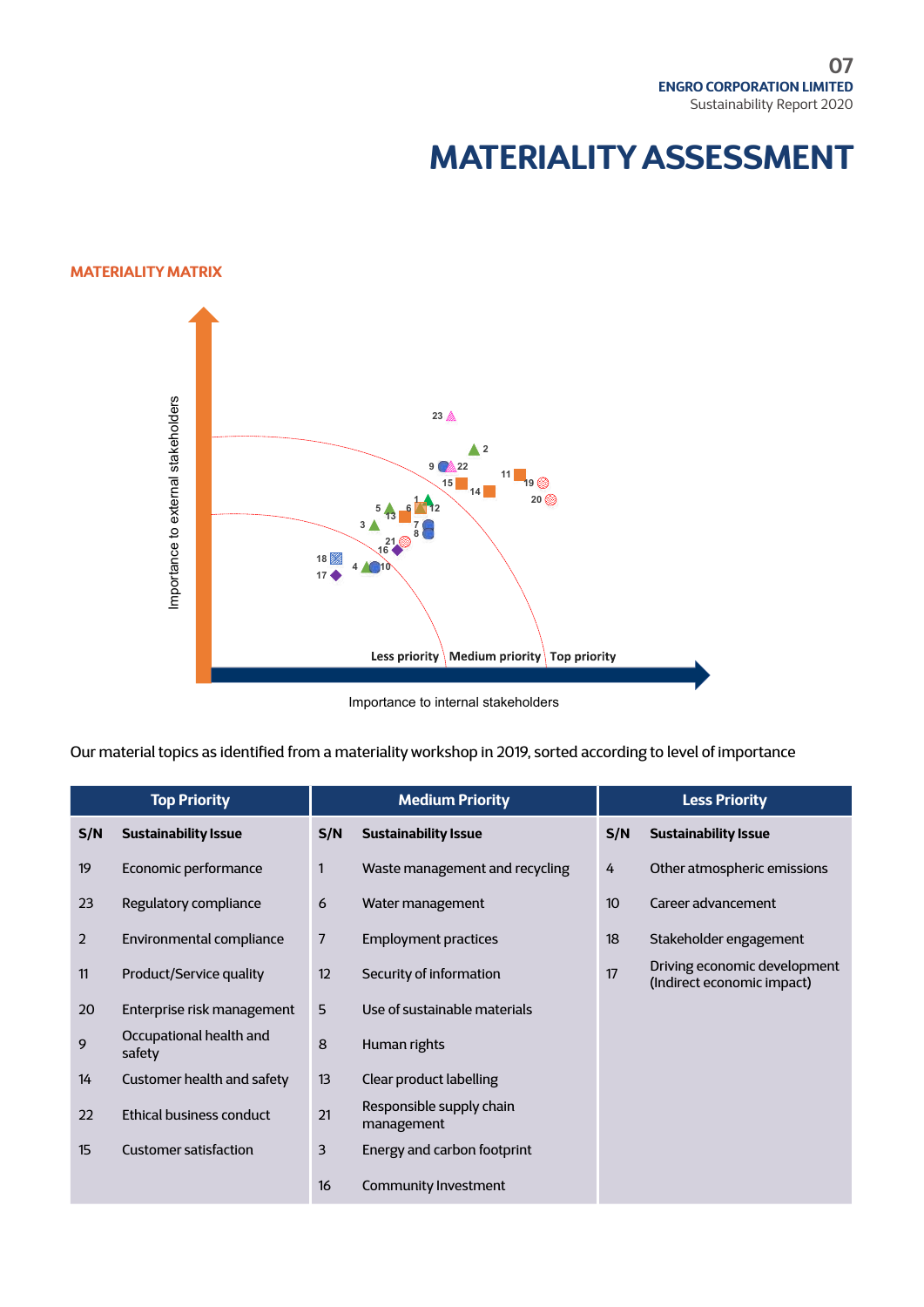#### **OUR BUSINESS**

*Doing our business with integrity*

#### **ETHICAL BUSINESS CONDUCT & COMPLIANCE**

EnGro upholds our commitment towards corporate governance which is in accordance with our continuing obligation as a company listed on the SGX. We go beyond the basics in regulatory compliance and have established a robust internal system, governed by the board and senior management, that diligently cross-checks our compliance to regulations in various countries that we operate in. EnGro's goal is to ensure that Management maintains a sound system of risk management and internal controls to safeguard shareholders' interests and the Company's assets. We have set up a risk assessment structure in the form of an Enterprise Risk Management (ERM) Committee comprising the key Heads of Departments. The ERM Committee regularly reviews the key risk areas that affect the Group's business. The ERM committee submits its findings to the Audit Committee (AC) Chairman and the Board of Directors for review and comments on a quarterly basis.

All of our employees also have access to an anonymous whistleblowing channel in the event that they would like to report on any unethical practices or misconduct. EnGro's whistleblowing policy is designed for employees raising concerns without fear of reprisal, to an internal authority (Chairman of Audit Committee, Chairman & CEO and the Internal Auditor). Employees can choose to voice their grievance to their supervisors or anonymously through an electronic mail box of the Company. The whistleblowing policy is reviewed annually to ensure its effectiveness and relevance to the dynamic environment.

#### *Anti-Corruption (GRI 205-3)*

By adhering to laws, regulations, guidelines and specifications relevant to EnGro's businesses, it ensures that the Group's long-standing reputation is intact and continues to be preserved. In our view, a strong and ethical reputation forms an integral element of our core values of "**Harmony, Trust, Excellence**, and **Win-Win**", which enhance our ability to attract strong partners

to expand our various businesses and attract relevant personnel to join our ever-growing capable workforce. When new employees join the Company, they undergo education and training that includes the Group's policies relating to anti-corruption, bribery, explanations of rights and interests as well as labour standards. In FY2020, we have no confirmed cases of corruption, and no cases where employees or business partners were dismissed or terminated due to violations related to corruption.

#### *Environmental Compliance, Socioeconomic Compliance (GRI 307-1, GRI 419-1)*

We closely follow legal and regulatory changes while operating in strict compliance with local laws and regulations, with the goal of achieving zero violations. The Group requires each department and subsidiary to report on all lawsuits and claims as well as the status of any legal disputes. The corporate office then follows up on each of these issues and takes action when necessary. In FY2020, there were neither significant fines nor nonmonetary sanctions for non-compliance with laws and regulations in the environmental or social and economic area.

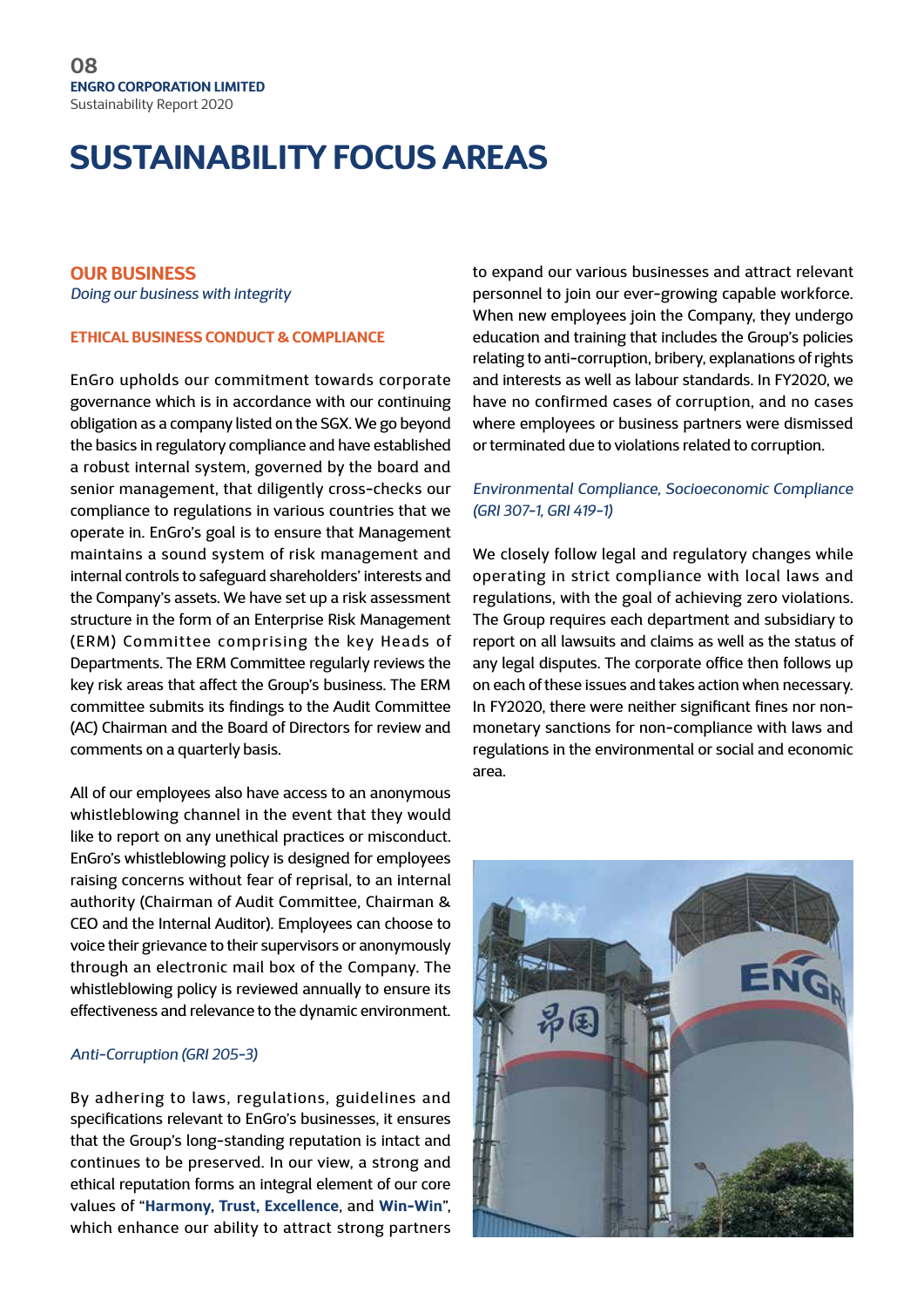#### **BUSINESS EXCELLENCE**

The Group's revenue fell 26.2 per cent from S\$131.3 million in FY2019 to S\$96.9 million in FY2020. However the Group recorded a profit after tax (PAT) of S\$22.0 million in year ended 31 December 2020. This was achieved largely through venture capital investment gains and profits of the joint venture property development project in Tangshan, China. An overview of EnGro's performance in FY2020 can be found on page 7 of the Annual Report.

The impact of the COVID-19 pandemic has brought unprecedented challenges to the construction industry amidst a global health and economic crisis. Even as the construction industry undergoes recovery, the disruption of materials supply will inevitably result in price escalation. The additional safety management measures that EnGro has to put in place, complying with social distancing and other regulations (e.g. reduced workforce etc.) to ensure a safe working environment would also impact on the overall cost of operations. Under such difficult circumstances we will strive to maximise profits while reducing costs through strong relationships with our suppliers.

*Economic Performance (GRI 201-1)* 

#### **Our Performance**

|                            | <b>SS</b>  |
|----------------------------|------------|
| Economic Value Generated   | 96,934,000 |
| Economic Value Distributed | 84,157,250 |
| Economic Value Retained    | 12,776,750 |

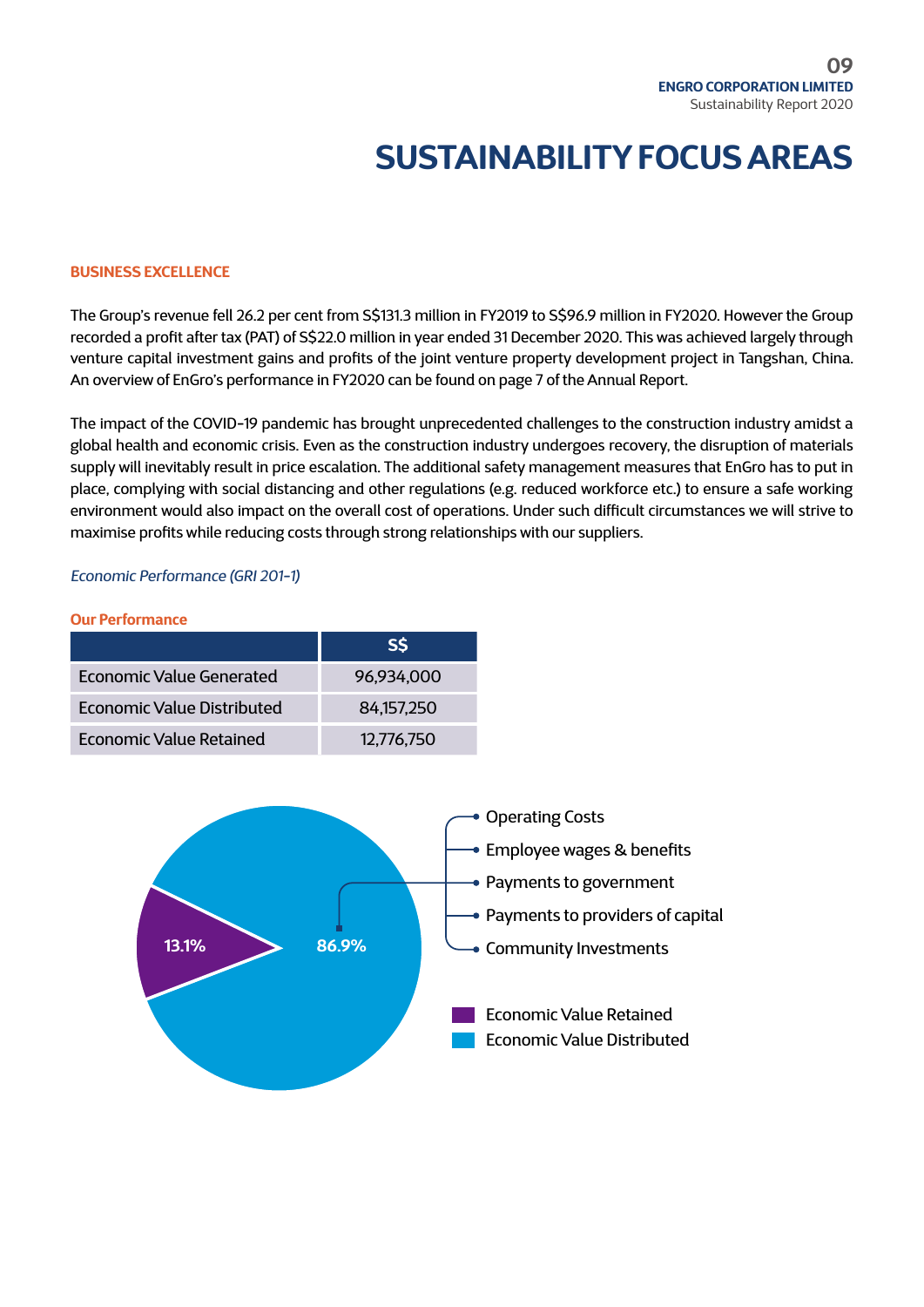#### **PRODUCT & SERVICE QUALITY, CUSTOMER SATISFACTION**

EnGro is a leading player with more than 45 years of experience providing innovative, eco-friendly, and high performance building materials to key projects in the region. Mindful of a dynamic and competitive business landscape, EnGro aims to be a trusted, knowledgeable and reliable supplier of eco-friendly high performance building materials. In order to achieve this goal, EnGro has a stringent quality assurance system in place. All our products are manufactured according to industry standards and regular compliance review is conducted to ensure proper certification of compliance for the Group's wide range of products. In FY2020, we received 9 customer complaints relating to shortage of materials at our plants in Malaysia, but were all resolved amicably with our customers and closed in a timely manner.

#### **CUSTOMER HEALTH AND SAFETY**

Amid rising customer expectations in relation to safety and environmental concerns, we are committed to provide products that customers can use safely, with confidence and satisfaction. EnGro adopts a transparent approach to its product labelling and discloses the following information in its product labelling:

- 1. Content, particularly on substances that produce environmental or social impact.
- 2. Safe use of product.
- 3. Disposal of product packaging and its environmental or social impact.

In FY2020, we did not receive any cases of product non-compliance with regulations concerning the health and safety impacts of our products.

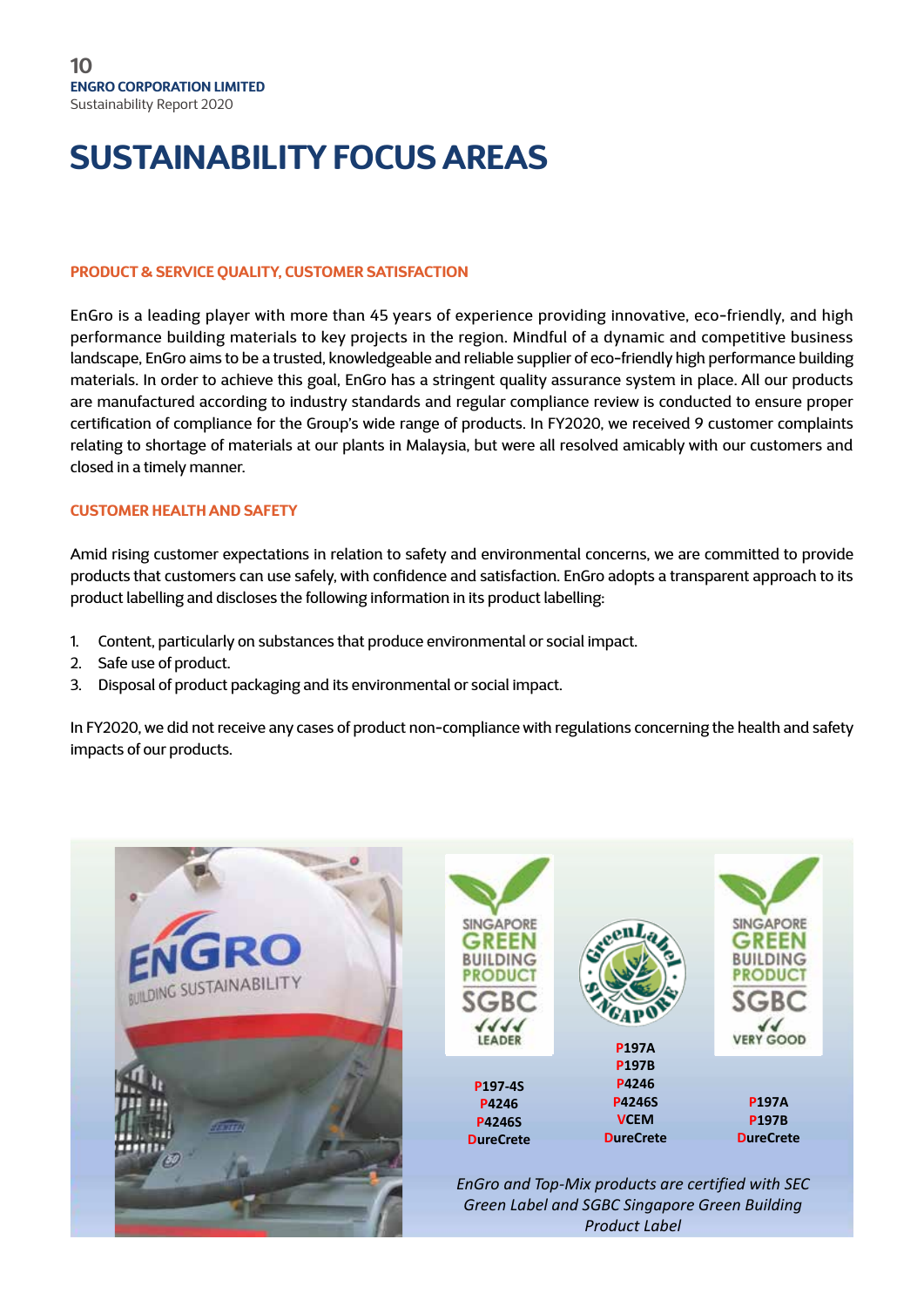#### **OUR PEOPLE** *Caring for the people we work with*

#### **Employment Practices**

The majority of EnGro's workforce are full-time employees under our payroll. We rely on a group of logistics support team to transport our products to and from our facilities, which comprise approximately 22 per cent of our total workforce in Singapore. In promoting welfare and talent retention, EnGro ensures that each employee and worker are treated fairly. EnGro is fully compliant with the employment practices listed under the Ministry of Manpower Employment Act. Our Group's Human Resources (HR) team has developed a set of HR Policies and Procedures which are applicable to all employees in EnGro's business units in Singapore and Malaysia. This ensures consistency of internal practices among business units so that EnGro can remain competitive by being aligned with industry norms. The various policies and procedures cover grievance procedures, employee benefits, freedom to collective bargaining, and governs our hiring and merit-based promotion policies.

#### *Employment (GRI 401-1, GRI 401-2)*

In line with our HR policies, EnGro builds a corporate culture that encourages an enterprising spirit by guaranteeing respect for the values of ambition, responsibility and mission, as well as fair and impartial assignments, evaluations, and treatment based on merit. Our total headcount in Singapore and Malaysia as of 31 December 2020 was 182 employees, this included 30 females and 152 males.

#### **New employees hired and employee turnover**



*100% of our employees are employed as full-time employees 89% of our employees are on permanent contracts.*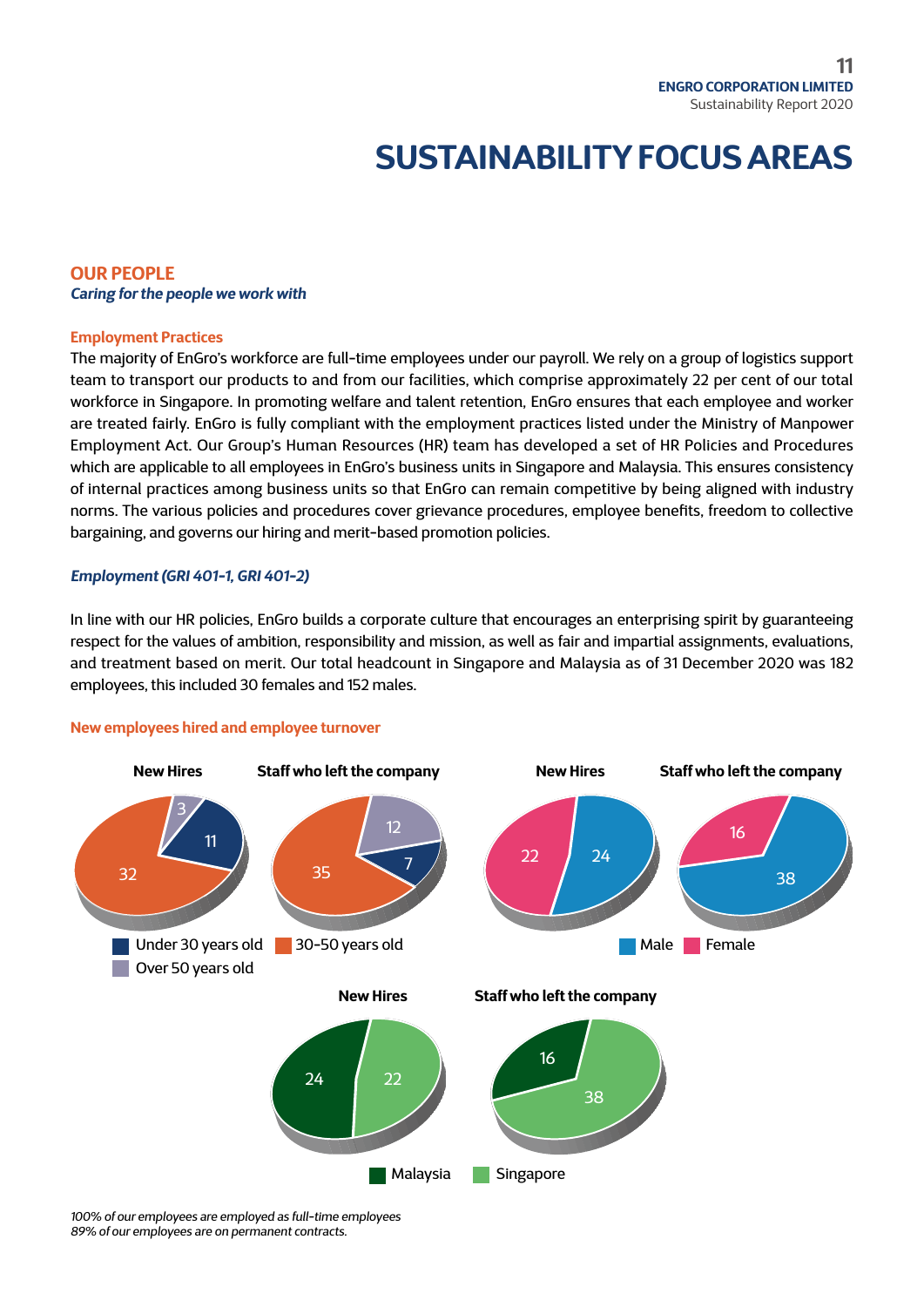EnGro offers various employee benefit programs, covering each stage of life from hiring to retirement. EnGro funds or subsidises programs and clubs that bring together people with shared interests to foster better workplace communication. Employee benefit programs have also been developed in line with each site's needs. In addition to providing employee benefits which are required by the local regulations, EnGro also provides certain nonstatutory leaves and benefits to our employees, such as the following:



#### *Employee Development (GRI 404-1)*

EnGro seeks to hire and retain talent that can drive globalisation and innovation in its businesses with the ultimate goal of sustainable growth. With this in mind, we follow a uniform policy for hiring, job placement and human resource development. The Group has established various programs and systems, such as a career matching system to support the continued employment of each and every employee so that they remain motivated and can maximise their skills and abilities over the long term. Specialised training is provided for employees engaged in different types of work to enhance their knowledge and skillsets. In FY2020, our employees attended an average of 1.5 training hours per person.



**Training Hours based on Employee Category and Gender**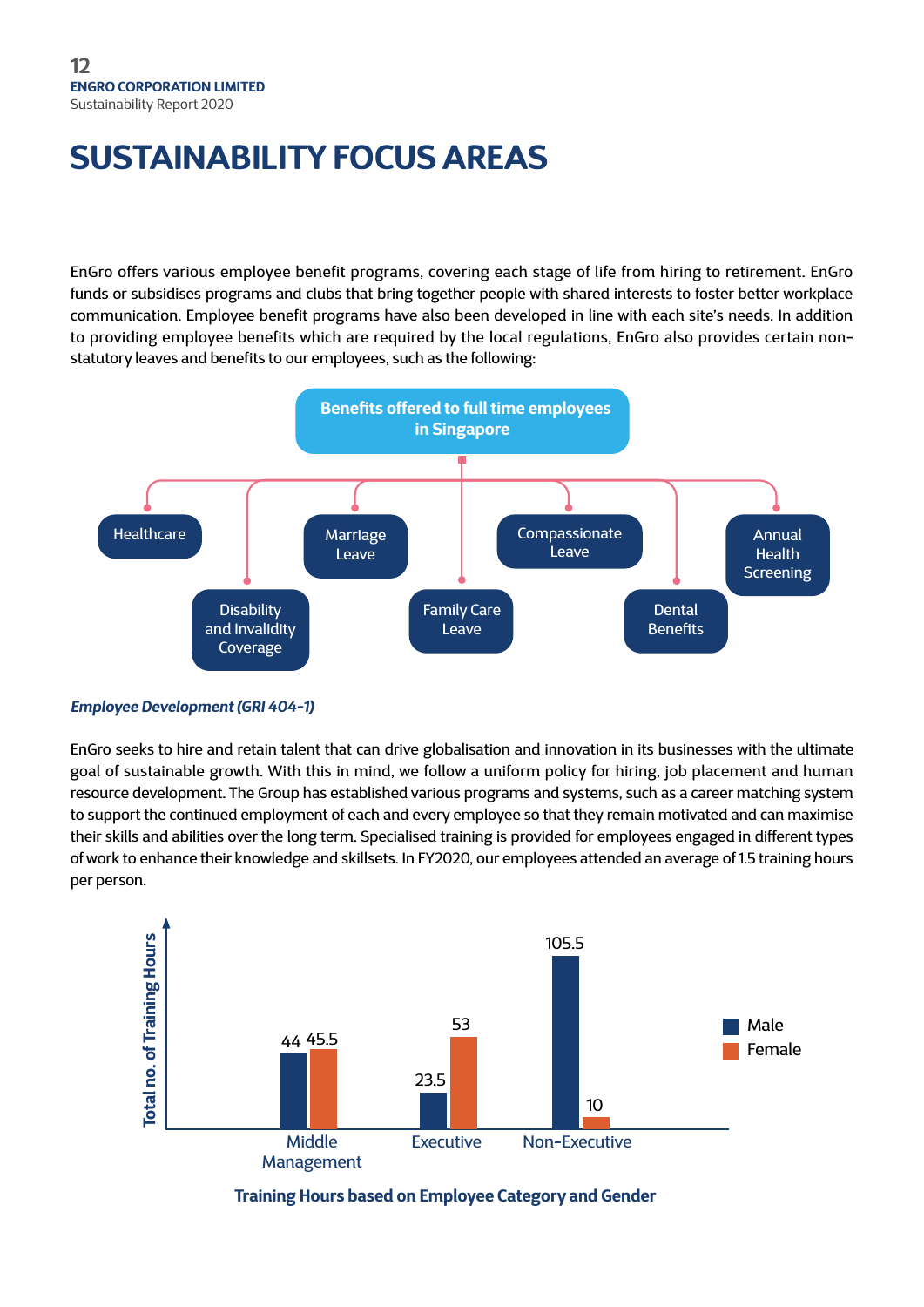#### **Health and Safety of Employees**

At EnGro, the various functions and departments work hand in hand to support safety and health. We have established detailed rules and regulations regarding occupational safety and health, which are also reflected in agreements with labor unions. Respective division General Managers who are part of the management team will report directly to the CEO on health and safety matters for each site. Each site establishes their own policies and plans regarding health and safety while also promoting the elimination of occupational accidents and improvement of health.

#### *Occupational Health & Safety (GRI 403-1, GRI 403-2, GRI 403-3, GRI 403-4, GRI 403-5, GRI 403-6, GRI 403-9)*

EnGro places significant emphasis on the health and safety of its employees. Management ensures that the Company complies with legal requirements for all safety and health matters and educate our employees to observe safety requirements at all times. Since 2012, EnGro's operations in Singapore have obtained OHSAS 18001 certification for Occupational Health and Safety Management Systems and these sites have now transitioned and certified to ISO 45001. At EnGro's production facilities, employees attend toolbox meeting on a daily basis, where safety advisories and reminders are communicated to employees.

Before commencing any work, supervisors or project managers must complete a hazard analysis or risk assessment of the work activities and submit to the appropriate EnGro management for approval. This requirement is applicable to both EnGro's employees as well as its contractors. All accident cases have to be reported to the supervisors and plant managers and investigations are carried out to ensure corrective actions have been identified and implemented.

There were no cases of reportable accidents or injuries in FY2020.

We aim to maintain a "Zero Accident" record for all our sites. In order to achieve this target, EnGro has taken the following initiatives:

- 1. Safety officers are deployed at our sites to educate and identify safety gaps and work towards closing all occupational health and safety gaps.
- 2. Standard Operating Procedures (SOPs) are made available at all sites with safety rules embedded in all the work processes to ensure that safety rules are strictly and consistently observed.
- 3. Regular in-house safety trainings are conducted and safety instruction diagrams in are clearly visible near various equipment for easy reference.
- 4. Supervisors are sent for safety training to upgrade their skills and to keep abreast of latest safety regulations.

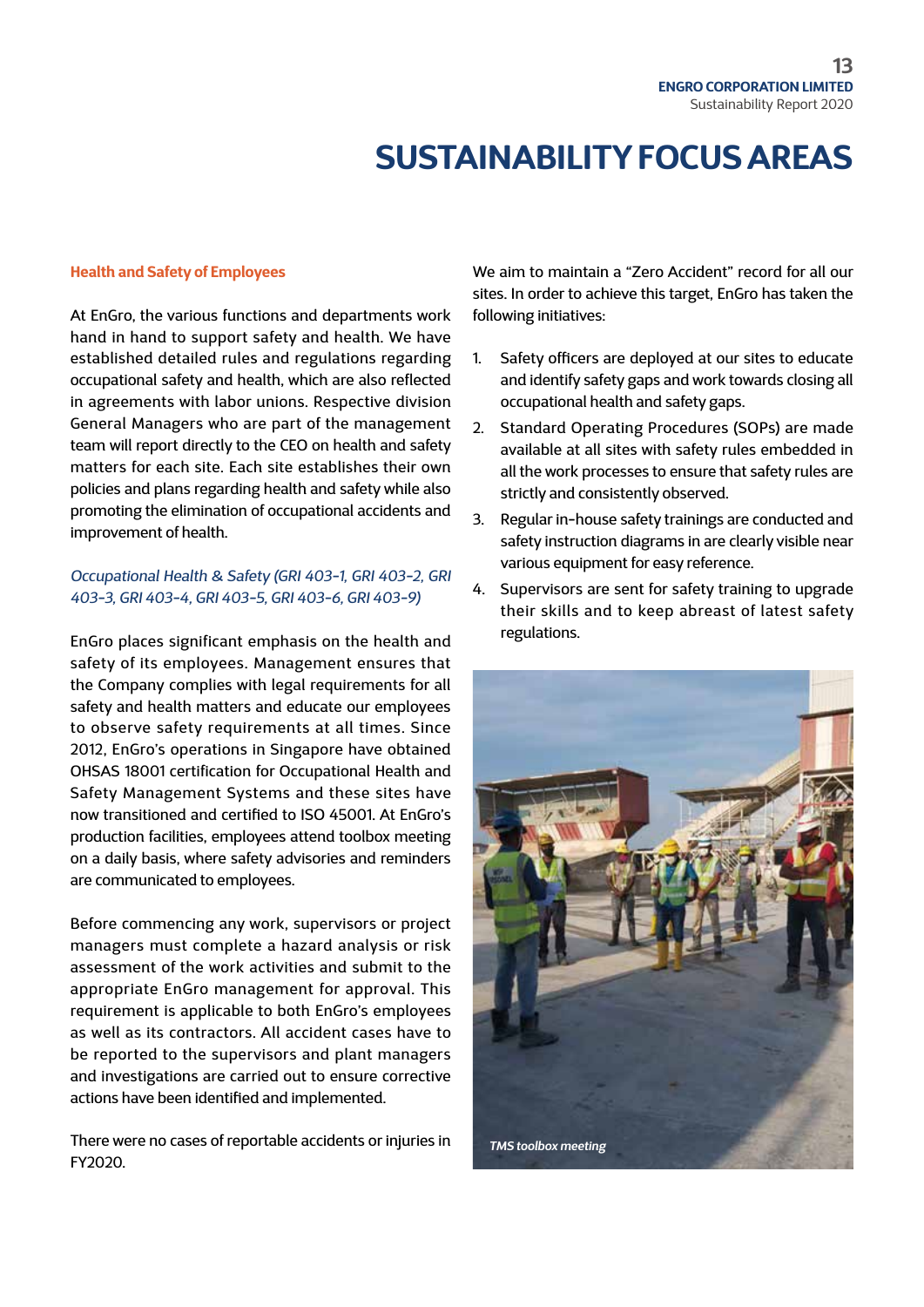#### **OUR ENVIRONMENT** *Protecting the Environment*

More than three decades ago, when the Company was still under the auspices of SsangYong Cement (S) Limited, the Company took its first steps to go green with the intent to promote Ground Granulated Blastfurnace Slag (GGBS), a low carbon yet high performance material that could partially displace Ordinary Portland Cement (OPC), which had a high carbon footprint of almost 20 times that of GGBS. From 2002 onwards, our **Go Green** program began to intensify after we expanded into North Asia, particular in China, where we have established 18 green cement (i.e. GGBS) plants with a total GGBS production capacity of 10.8 million tons p.a. In 2008, we were the first among our peers to adopt independent carbon footprint assessment for our products, and provide third party assessed carbon footprint certificates to our customers for the products they procure from us. In 2007, various EnGro's green products were the first in the industry to receive the **Singapore Green Labelling Scheme** accreditation for its sustainability qualities and similarly also achieved the "4 ticks" or "Leader" rating from the **Singapore Green Building Council (SGBC)**.

EnGro and its subsidiary companies have invariably sought to obtain international certifications, such as the ISO, to demonstrate our environmental commitment. Our Singapore operations were certified ISO 14001 since 2012 and we have also obtained ISO certification for our Malaysia concrete operations. To closely communicate the results of our green initiatives, EnGro chose to implement independent carbon footprint assessments at product and company level to communicate the Greenhouse Gas (GHG) footprint of our operations and products to our stakeholders. A product Life Cycle Assessment (LCA) has also been done for selected products in accordance to international standards ISO14040/44 and PAS2050. In 2012, we were early adopters of the ISO14064 to assess the GHG emissions relating to organisational emission. These assessments have enabled EnGro to better quantify and understand the opportunities for GHG reduction, which have in turn guided us in more efficient management of our resources.

We strive to be at the forefront of product innovations through intensive research and development to develop our expertise and in-house capability. We rely on our knowledge-based culture of continuous learning and spirit of innovation to develop environmentallyfriendly products. Together with our research team and external partners, EnGro constantly develops new environmentally-friendly solutions to address new applications that generate long-term benefits to our stakeholders. We believe in a collective effort with the community in adopting green and going the extra mile, and upholding corporate governance practices to achieve a balance between **People, Planet, and Profit**, that is, the Triple Bottomline.

#### *Energy & Emissions (GRI 302-1, GRI 305-1, GRI 305-2)*

Recognising the link between our business activities, energy consumption, and GHG emissions, EnGro strives to lower our GHG emissions at every stage of the product lifecycle. EnGro's green cement products utilise recycled materials (such as GGBS) as ingredient materials and Top-Mix Concrete uses EnGro's low-carbon VCEM product in green concrete products. This results in products of lower carbon-content, while maintaining and even improving the performance and functionality of the products.

Our overall energy consumption from our offices and manufacturing sites in Singapore and Malaysia for FY2020 was approximately 49,546 GJ while the overall Scope 1 and Scope 2 GHG emission was 2,910 tCO<sub>2</sub>e and 1,328  $tCO<sub>2</sub>e$  respectively. For a better comparison and understanding of our GHG emissions, we have also, in this year's report, included the performance data from FY2019 emissions. There has been a 28 per cent reduction in the total energy consumption for FY2020 as compared to FY2019, largely in part due to the shutdown of operations during the COVID-19 pandemic. Similarly, we have also seen a 25 per cent reduction in the overall GHG emissions for FY2020 as compared to FY2019.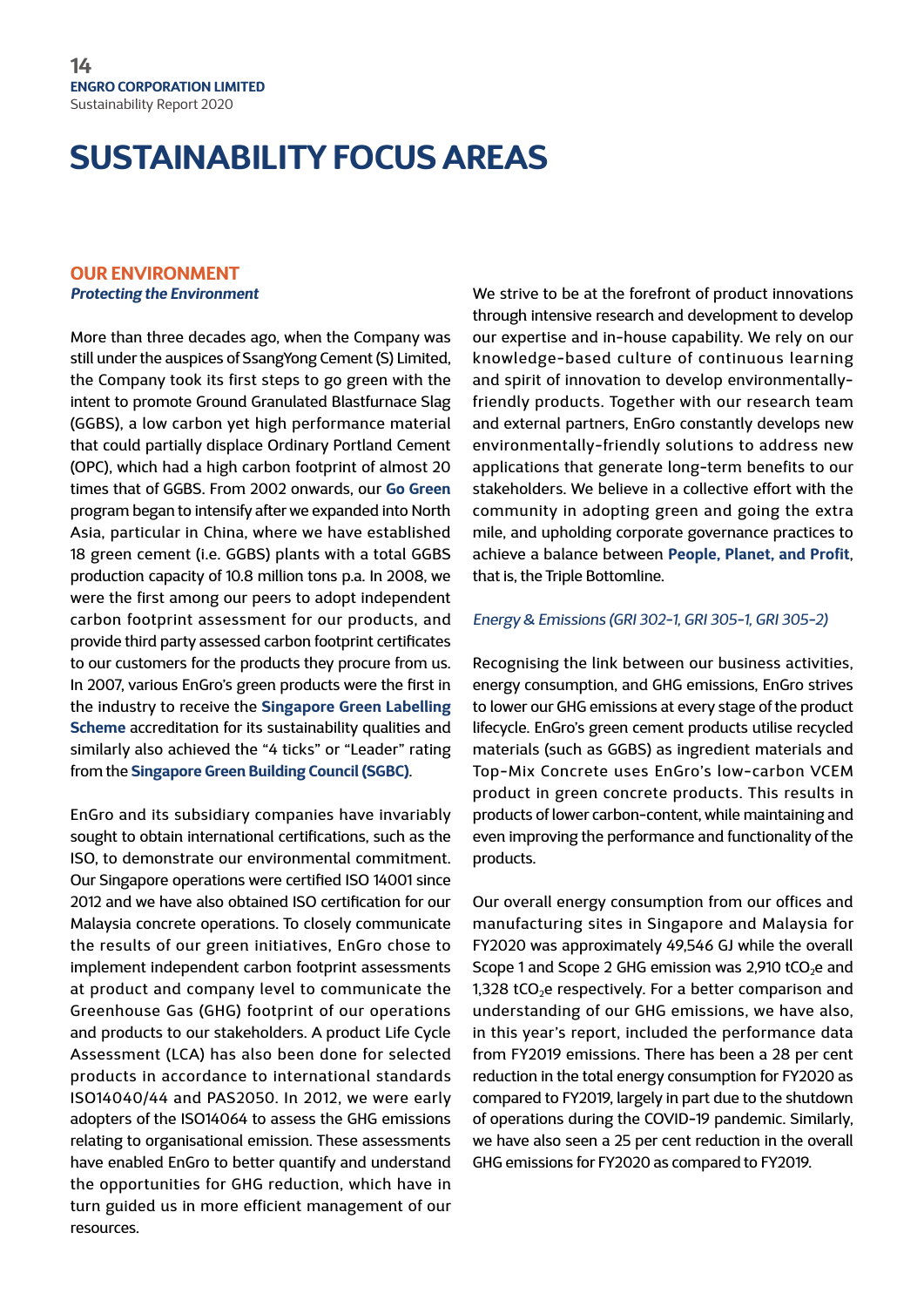#### **Our Performance**

#### Energy Consumption and GHG Emissions for Singapore and Malaysia operations

|                                                 | <b>Energy Consumption</b><br>from Fuel Use (MJ) |               | <b>Energy Consumption</b><br>from Electricity Use (MJ) |               | <b>Scope 1 GHG Emissions</b><br>(kgCO <sub>2</sub> e) |               | <b>Scope 2 GHG Emissions</b><br>(kgCO <sub>2</sub> e) |               |
|-------------------------------------------------|-------------------------------------------------|---------------|--------------------------------------------------------|---------------|-------------------------------------------------------|---------------|-------------------------------------------------------|---------------|
| <b>Business Entity</b>                          | <b>FY2019</b>                                   | <b>FY2020</b> | <b>FY2019</b>                                          | <b>FY2020</b> | <b>FY2019</b>                                         | <b>FY2020</b> | <b>FY2019</b>                                         | <b>FY2020</b> |
| <b>Singapore Operations</b>                     |                                                 |               |                                                        |               |                                                       |               |                                                       |               |
| Corporate Office                                |                                                 |               | 182,650                                                | 145,152       |                                                       |               | 20,726                                                | 16,471        |
| Top-Mix Concrete<br>Plants $^2$                 | 26,481,197                                      | 15,237,655    | 225,043                                                | 206,791       | 1,973,882                                             | 1,135,799     | 25,536                                                | 23,465        |
| <b>EnGro Corporation</b><br>Limited (PDL Plant) | 2,814,326                                       | 2,309,477     | 10,005,797                                             | 8,278,196     | 209,777                                               | 172,147       | 1,135,380                                             | 939,345       |
| <b>Subtotal</b>                                 | 29,295,523                                      | 17,547,132    | 10,413,490                                             | 8,630,139     | 2,183,659                                             | 1,307,946     | 1,181,642                                             | 979,281       |
| <b>Malaysia Operations</b>                      |                                                 |               |                                                        |               |                                                       |               |                                                       |               |
| Corporate Office                                |                                                 |               | 120,391                                                | 109,123       |                                                       |               | 22,406                                                | 20,309        |
| Top-Mix Concrete<br>Plants $3$                  | 24,906,222                                      | 21,496,998    | 2,361,042                                              | 1,762,121     | 1,856,485                                             | 1,602,365     | 439,416                                               | 327,950       |
| <b>Subtotal</b>                                 | 24,906,222                                      | 21,496,998    | 2,481,433                                              | 1,871,244     | 1,856,485                                             | 1,602,365     | 461,462                                               | 348,259       |
| <b>TOTAL</b>                                    | 54,201,745                                      | 39,044,130    | 12,894,923                                             | 10,501,383    | 4,040,144                                             | 2,910,311     | 1,643,104                                             | 1,327,540     |

*<sup>2</sup> Top-Mix Concrete plants for Singapore operations include Changi and Tuas plants.* 

*<sup>3</sup> Top-Mix Concrete plants for Malaysia operations include Tampoi, Tanjong Kupang, Melaka and Medini plants.*

Source of fuel emission factors: IPCC 2006 Guidelines for National Greenhouse Gas Inventories Grid emission factors for Singapore were sourced from Energy Market Authority, Singapore. Grid emission factors for Malaysia were sourced from Institute for Global Environmental Strategies (2021). List of Grid Emission Factors, version 10.10



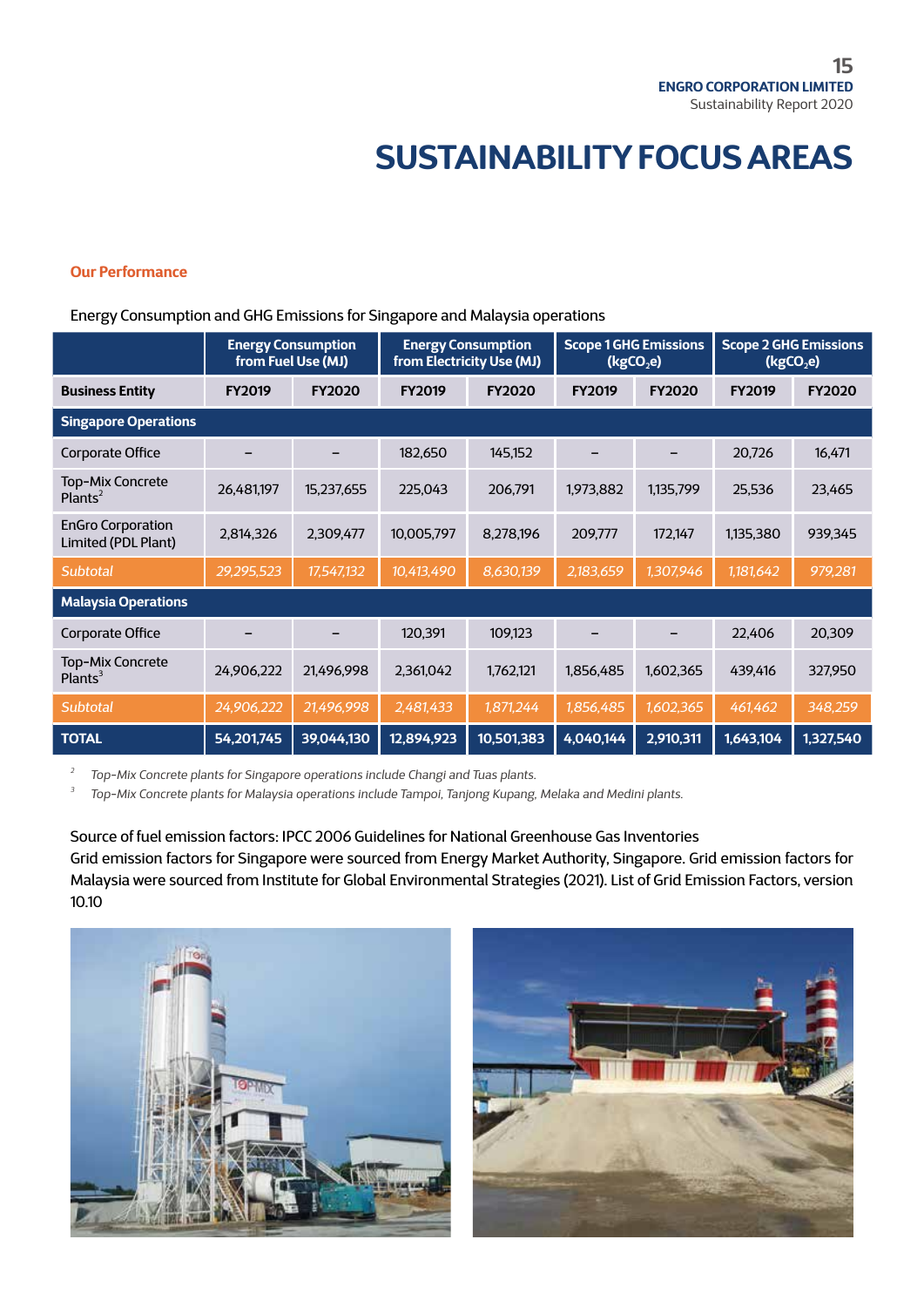### **OUR SOCIAL CONTRIBUTION**

EnGro has been providing five bond-free scholarships annually to the Singapore Institute of Technology (SIT) since 2016. Each scholarship, is applicable for one academic year and can be used for the recipient's annual tuition fees for specified undergraduate programmes at SIT. As the Group strongly emphasises innovation as part of its culture, we provide a great working environment for graduates to display their talent and creativity.

## **OUR RESPONSE DURING COVID-19**

During COVID-19, our offices and plants in Singapore and Malaysia complied fully with local regulations relating to Safe Management Measures (SMM) and social distancing. Respective department representatives were tasked to establish procedures to ensure social distancing of at least 1 metre between persons at all times. Various types of work arrangement including work from home, team rotations and staggered working hours were implemented so that only 30 per cent of our employees were in the office (in Malaysia) at any one time. Employees have also been encouraged to conduct meetings virtually so as to reduce physical contact and office-based staff worked from home unless they needed access to specialised systems at company premises which could not be accessed from home, or they had to be present in office to fulfil certain legal requirements. For job roles or functions where employees were unable to work from home, staggered working times and break times were imposed so as to reduce congregation of employees at common spaces, and also to avoid commingling of staff working in different teams.

In addition to ensuring an adequate supply of appropriate Personal Protection Equipment ("PPE"), surgical masks and hand sanitisers in our offices, all our employees have also been trained and briefed on the correct use of the PPE. At our operations in Singapore, employees had to undergo a fortnightly swab test and attend a COVID-19 training arranged by the Ministry of Manpower. All our plant managers attended the safe management officer course and conducted additional COVID-19 checks during the routine SMM inspections.